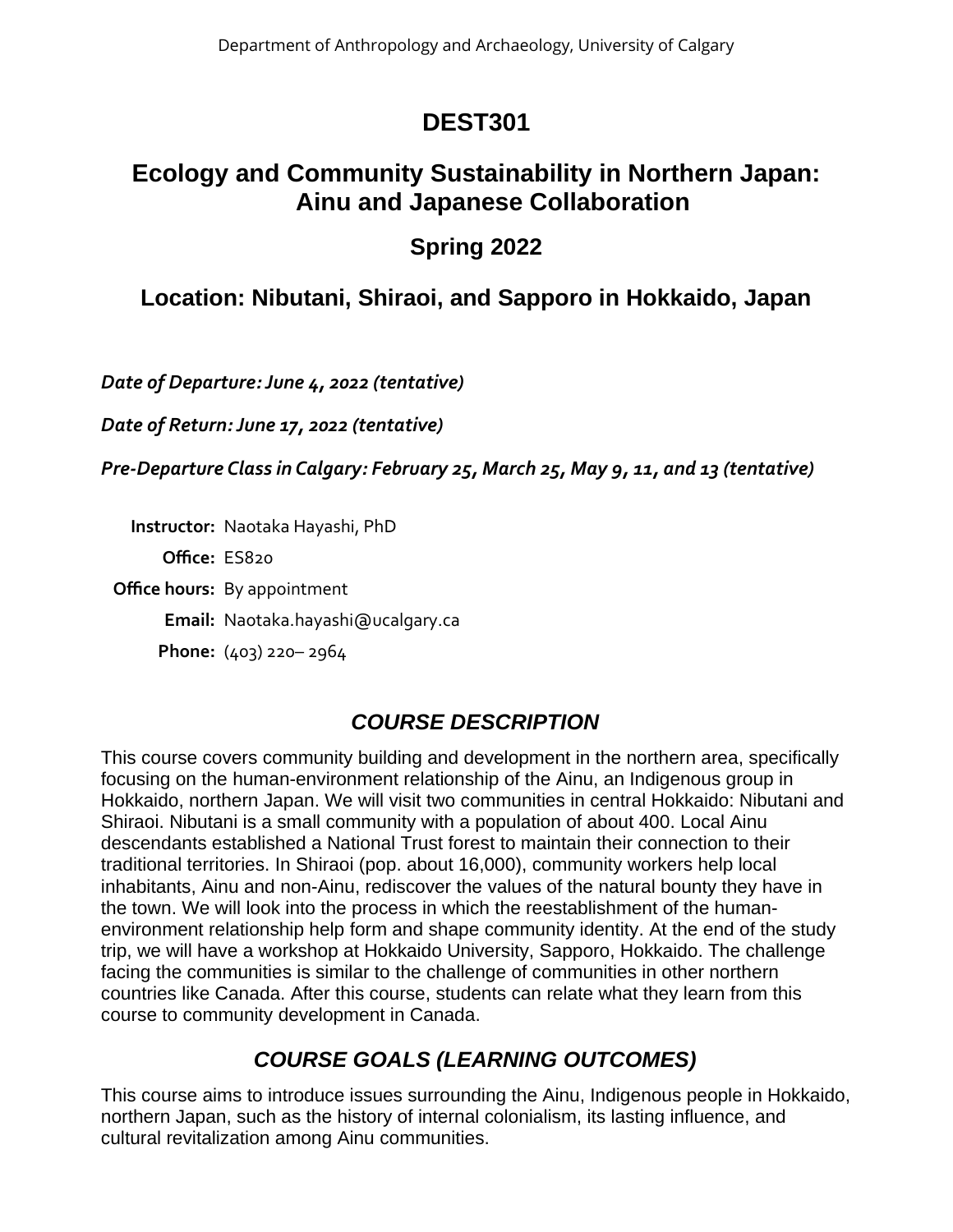## *LEARNING OBJECTIVES*

By the end of the course, students should be able to:

- understand the history of the Ainu in Japan
- understand the Ainu relationship to the land (the political factor to make their human-environment relationship complex).
- understand the recent shift in the government policy toward the Ainu and the Ainu's cultural revitalization
- compare the Ainu's contemporary situation with that of other Indigenous communities in the northern region.

## *COURSE FORMAT*

This course consists of pre-departure classes, the tour to Japan, and after-tour classes.

### *Pre-departure classes*

- *Classes in February and March*
- We will meet community people in Shiraoi via Zoom. Shiraoi residents and we introduce ourselves, introduce our communities to each other, and develop curiosity and questions on each other's towns.
- Classes in May
- Lectures on community development; the making questions on community people in Nibutani and Shiraoi (See "Methods of Evaluation" below); and discussion on community development
- In-class exam (60 min.) in the afternoon of the final class (May 13, 1-2 PM)

### *Tour to Nibutani and Shiraoi*

- Visiting Hokkaido; Meet residents of the two communities; Exploring the towns with local people (with translators); and discussing with residents on community development.
- Discussion
- Group presentation

## *REQUIRED TEXTBOOK*

**TBA** 

## *PREREQUISITE*

ANTH203 or DEST201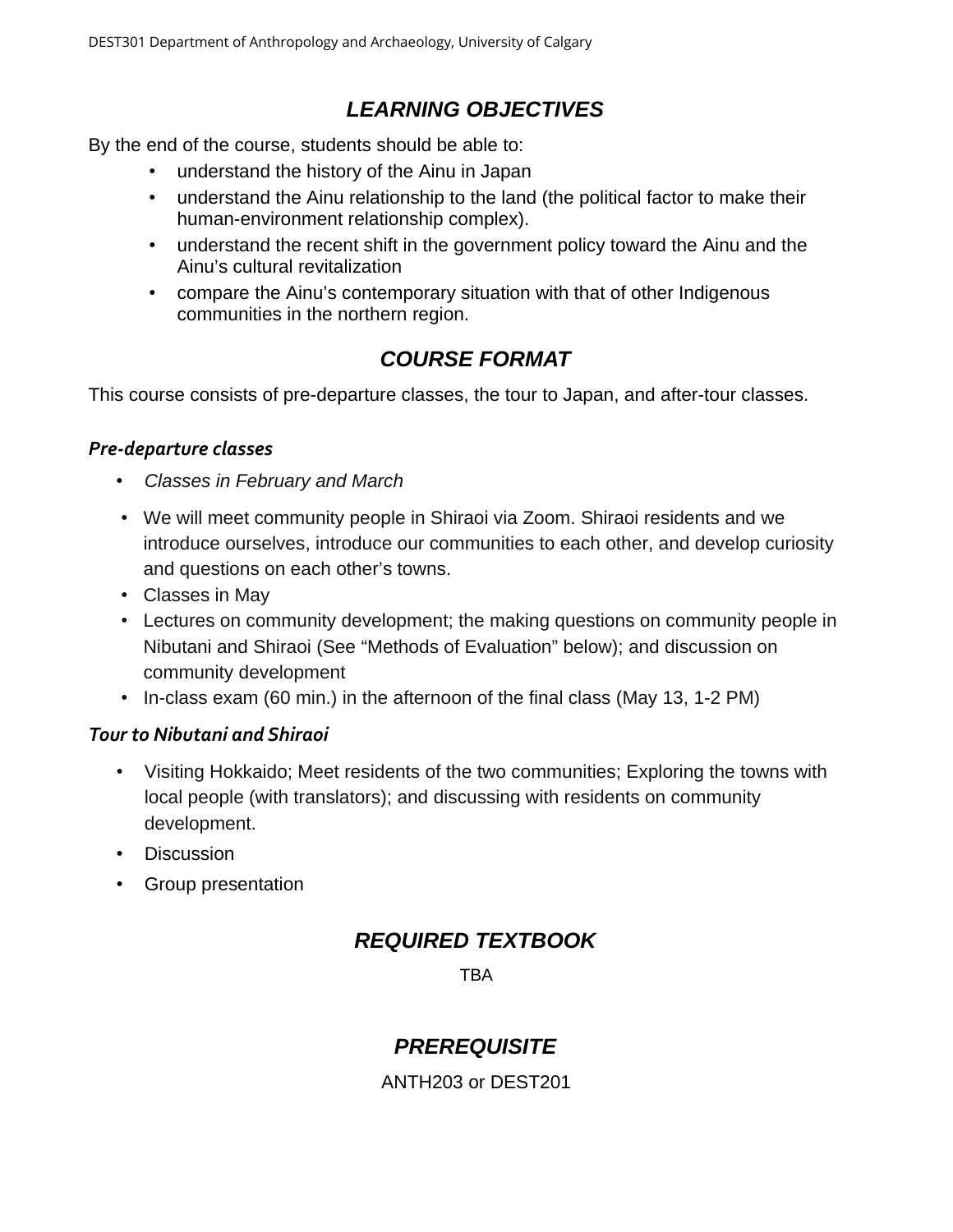| Pre-departure<br>assignment         | 10% | Group work                                                                         | The making of a list of<br>questions to the<br>communities/ |
|-------------------------------------|-----|------------------------------------------------------------------------------------|-------------------------------------------------------------|
| In-class exam                       | 10% | Essay-format, 60 min., In the<br>afternoon of the final session (May<br>14), 1-2PM | At the same time as the<br>in-class exam of<br>ANTH399      |
| Group activities during<br>the tour | 30% | Participation in discussion and group<br>work                                      |                                                             |
| Group presentation                  | 40% | Oral presentation (with visual aid if<br>necessary)                                |                                                             |
| Participation                       | 10% |                                                                                    |                                                             |

## *METHODS OF EVALUATION*

## *GRADING SCHEME*

| 89.8–84.9%      |
|-----------------|
| B- 74.8–70.9%   |
| 62.8–58.9%      |
| 49.8% and below |
|                 |

## *COURSE POLICIES*

### *Cell Phone and Laptop Policy*

Cell phones must be turned off during the class except when in use for Top Hat (see below). Laptops and tablets should be used only for taking notes. Since the screens can be distracting to students sitting behind, if you wish to use your laptop or tablet please sit toward the back of the class.

## *Email Policy*

In any email correspondence please begin with the course code (DEST301) in the subject line along with the subject of your message. Most of the time, you can expect a reply to an email within 24 hours. Please do NOT expect and immediate reply. You should also know that I only rarely reply to emails evenings or weekends. Also I will not reply to emails that are not signed at least with your first name.

### *Deferred Exams*

A student who is absent from a test for legitimate reasons must discuss an alternative course of action with the instructor. Deferral of the final exam requires Registrar approval. The instructor at their discretion may transfer the percentage weight for the test to the final examination, if there is a final examination in the course, set another test, etc. Documentation supporting the reason for missing an exam may be required. Deferred exams may be in a different format than the regularly scheduled exam, e.g. essay style questions instead of multiple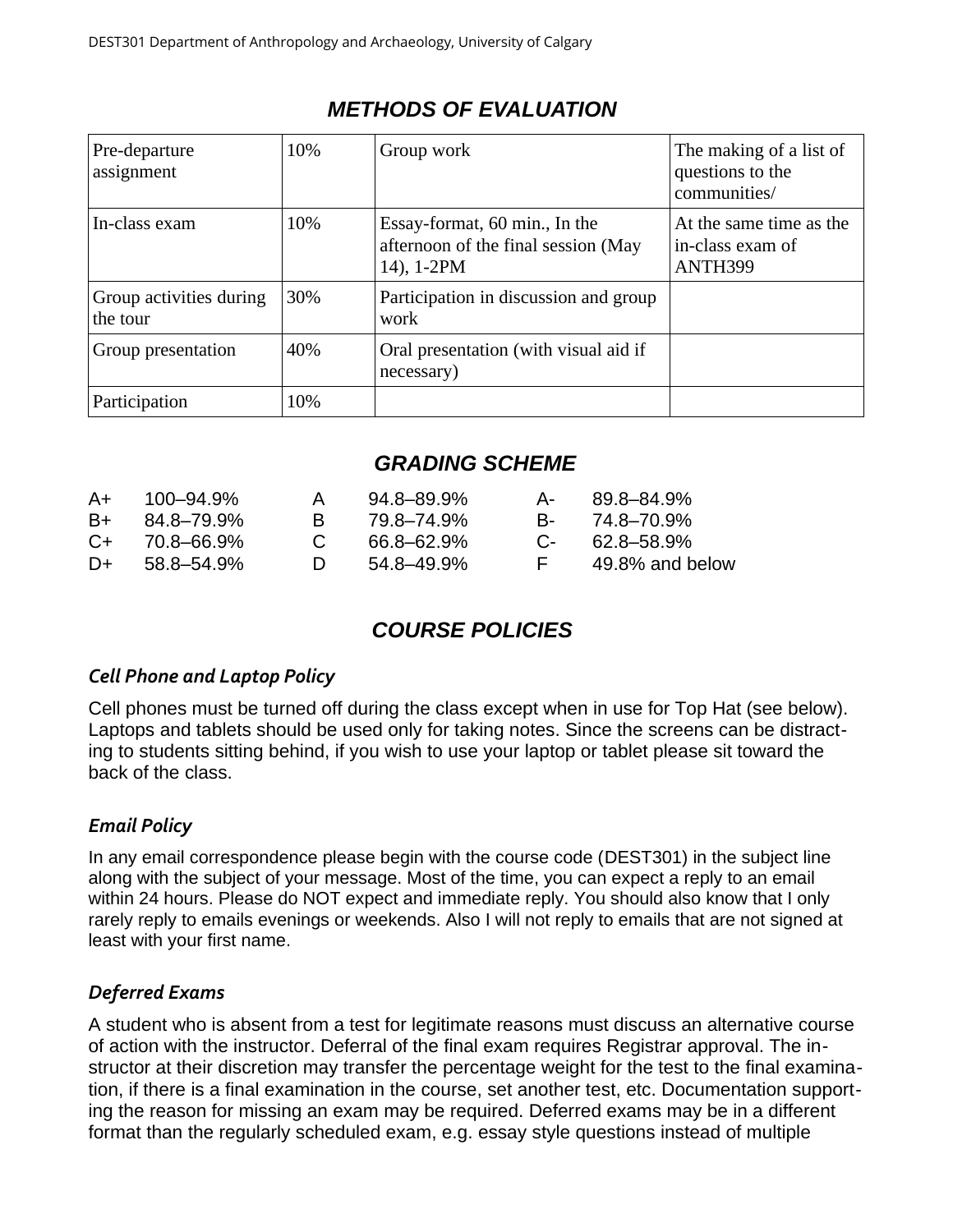choice questions. Students must be aware that they are responsible for payment of any charge associated with the medical assessment and documentation as this service falls outside the realm of services provided by the Provincial Health Care Plan.

#### *Academic misconduct*

The University expects Students to conduct Academic Activities with integrity and intellectual honesty and to recognize the importance of pursuing and transmitting knowledge ethically. "Academic Misconduct" includes such things as Cheating, Falsification; Plagiarism, Unauthorized Assistance and failure to comply with exam regulations or an Instructor's expectations regarding conduct required of Students completing academic assessments. Academic Misconduct is a serious form of intellectual dishonesty with significant consequences. Students who participate in, or encourage the commission of, Academic Misconduct will be subject to disciplinary action which could include Probation, Suspension, or Expulsion from the University. For more information see the Student Academic Misconduct Policy [\(https://www.ucalgary.ca/policies/files/policies/student-academic](https://www.ucalgary.ca/policies/files/policies/student-academic-misconduct-policy.pdf)[misconduct-policy.pdf](https://www.ucalgary.ca/policies/files/policies/student-academic-misconduct-policy.pdf))

### *Instructor intellectual property*

Lectures, demonstrations, performances, and any other course material provided by an instructor includes copyright protected works under the Copyright Act and all forms of electronic or mechanical recording of lectures, laboratories, tutorials, presentations, performances, electronic (computer) information, the duplication of course material, and to the translation of recordings or transcriptions of any of these materials to another form by electronic or mechanical means by students is not permitted, except.

- As a formal accommodation as assessed by the Student Accessibility Services and only for individual private study and only at the discretion of the instructor.
- With the permission of the instructor, students without a formal accommodation may audio record lectures, provided that the student and instructor sign a release form available from departmental and faculty offices. A copy of the Release form shall be retained by the instructor and by the department in which the course is offered. Any audio recording by students is permitted only for the purposes of private study by the individual student. Students may not distribute, email or otherwise communicate these materials to any other person.
- For any other use, whether by duplication, transcription, publication, sale or transfer of recordings, written approval must be obtained from the instructor for the specific use proposed.
- Any use other than that described above (e.g. distributing, emailing or otherwise communicating these materials to any other person) constitutes academic misconduct and may result in suspension or expulsion.
- Students are encouraged to make notes of classroom discussions, lectures, demonstrations etc.

### *Freedom of Information and Protection of Privacy Act*

The University of Calgary is committed to protecting the privacy of individuals who work and study at the University or who otherwise interact with the University in accordance with the standards set out in the Freedom of Information and Protection of Privacy Act. The Depart-